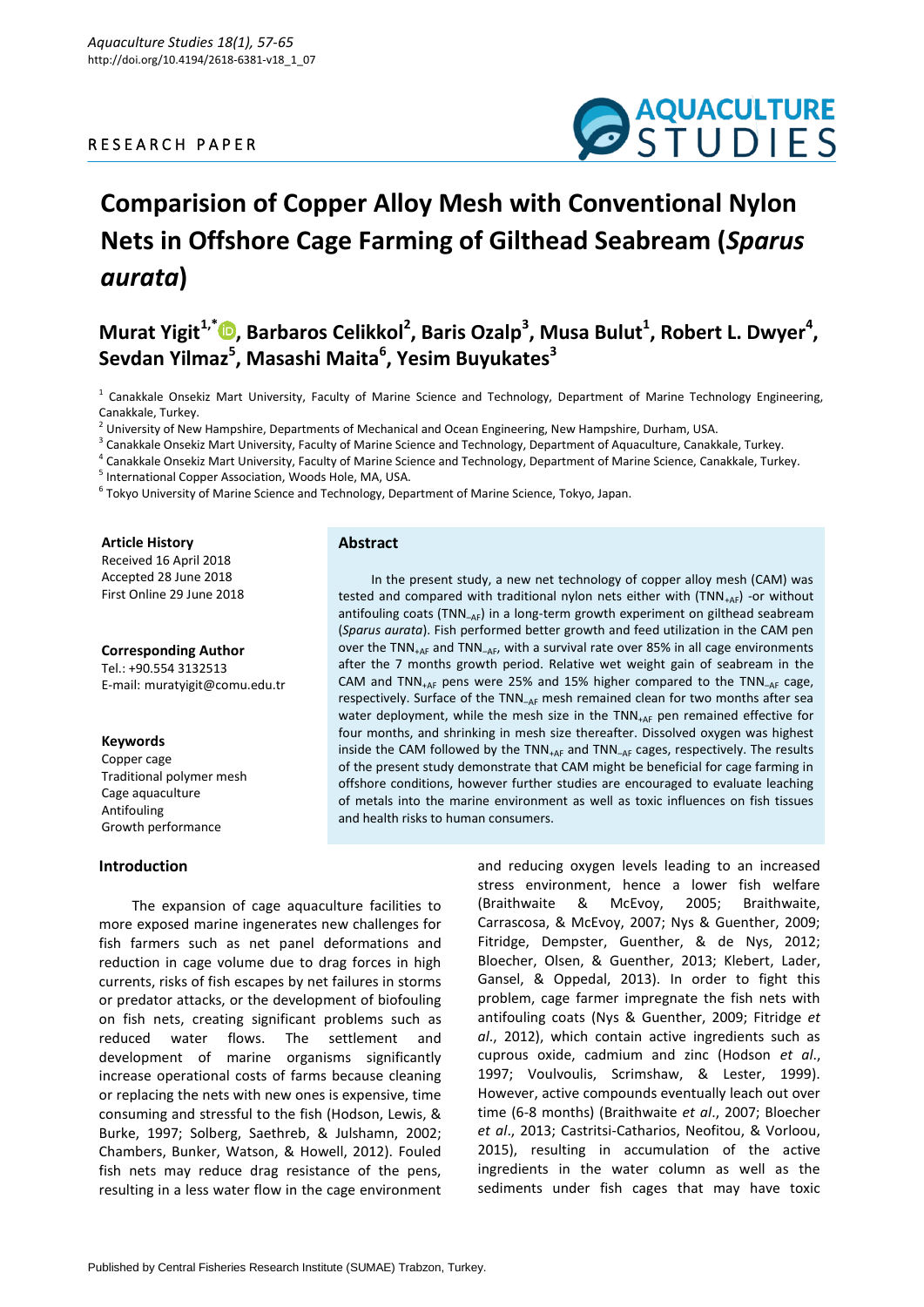effects on non-target marine life (Katranitsas, Castritsi-Catharios, & Persoone, 2003; Nys & Guenther, 2009; Burridge, Weis, Cabello, Pizarro, & Bostick, 2010).

As a new approach to overcome these problems encountered in cage farms under high energy conditions, copper alloy mesh is reported as a new technology with a potential to improve fish welfare in lower stress conditions (Wilks, Michels, & Keevil, 2006; Lowell, 2012; González, Hurtado, Gace, & Augsburger, 2013), prevent risks of fish losses in storms (Moe, Gaarder, Olsen, & Hopperstad, 2009), reduce environmental impacts compared to traditional nylon nets (Dwyer & Stillman, 2009; Ayer, Martin, Dwyer, Gace, & Laurin, 2016; Buyukates, Celikkol, Yigit, DeCew, & Bulut, 2017), avoids biofouling development on the mesh (Tuthill, 1987; Braithwaite & McEvoy, 2005; Lowell, 2012; Drach *et al*., 2013; Chambers *et al*., 2012; Carvalho, Doma, Sztyler, Beech, & Cristiani, 2014), and improves economic benefits in aquaculture facilities (Chambers *et al*., 2012; González *et al*., 2013; Yigit, Ergün, Bulut, Celikkol, & Yigit, 2017). To our knowledge so far, there are only few studies available regarding the performance of copper alloy mesh versus nylon pens with reports from British Columbia (Dwyer & Stillman, 2009; Gray *et al*., 2013), Hawaii (Lowell, 2012), Chile **(**González *et al*., 2013; Ayer *et al*., 2016), the USA (Chambers *et al*., 2012), Turkey (Yigit *et al*., 2016), and Greece (Kalantzi *et al*., 2016).

Gilthead seabream is one of the most cultured and commonly consumed marine fish species in Europe and seabream grow-out is practiced in offshore cages with double nets since net biting is a behavioral characteristic of seabream, creating holes through which the fish may escape into the natural waters (Moe, Dempster, Magne Sunde, Winther & Fredheim, 2007; Jackson *et al*., 2015). Escapes of aquaculture fish from cages have been significant problem with consequences of slowed expansion of the marine aquaculture industry in Norway (Jensen, Dempster, Thorstad, Uglem, & Fredheim, 2010; Thorvaldsen, Holmen, & Moe, 2015) and in Scotland

(Ellis, Turnbull, Knowles, Lines, & Auchterlonie, 2016). Hence, it is clear that alternative containment materials capable of reducing biofouling and fish escapements might be beneficial for the development of the aquaculture industry.

The aim of the present study was to compare the growth performance and survival of gilthead seabream cultured in copper alloy mesh and traditional nylon net cages with antifouling paint at industry standards in order to assess the potential of copper alloy mesh in marine aquaculture facilities.

#### **Materials and Methods**

#### **Experimental Cages**

Offshore gravity type high density polyethylene cages, two of them with a volume of 150  $m^3$  and one of 5  $m<sup>3</sup>$ , were designed and deployed into a 2-bay grid system moored with 12 anchors of 500 kg deadweight in the Strait of Canakkale (40°03'42"N - 26°20'36"E, 40°03'51"N - 26°20'45"E, 40°03'45"N - 26°20'55"E, 40°03'36"N - 26°20'48"E), 0.6 nautical miles off the coast of Dardanos town (40°03'42"N - 26°20'36"E). The depth of the sea location was approximately 45 m and the cages had a diameter of 6 m and a net chamber depth of 5 m. The third gravity-type cage with a diameter of 1.5 m and a net chamber depth of 3 m served as a control cage for the biofouling monitoring of non-antifouling treated nylon net material in seawater. An antimicrobial wrought copper-zinc brass alloy with the ASTM designation of C44500

(https://www.kupferinstitut.de/en/arbeitsmittel/kupf erschluessel.html) has been formed into a mesh of 3.0 cm for the CAM pen. The results of the analyses of the copper-alloy material given by the German Copper Institute are presented in Table 1. The second test cage was equipped with a traditional nylon net of 3.0 cm diameter, coated with a commercial antifouling paint (Flexgard™), a cuprous oxide based antifouling paint (http://www.trademarkia.com/companyflexabar-corporation-451575-page-1-2)(TNN+AF),

| Contents | Min $(%)$ | Max(%) | mean $\pm$ SD (%) |
|----------|-----------|--------|-------------------|
| Cu       | 70.00     | 73.00  | $71.50 \pm 2.12$  |
| Zn       | 29.18     | 25.57  | $27.38 \pm 2.55$  |
| Sn       | 0.80      | 1.20   | $1.00 \pm 0.28$   |
| D        | 0.02      | 0.10   | $0.06 \pm 0.06$   |
| Pb       | N/A       | 0.07   | 0.07              |
| Fe       | N/A       | 0.06   | 0.06              |

**Table 1.** Copper-alloy material, proportional contents of metals\*

\* Antimicrobial wrought copper-zinc brass alloy with the ASTM designation of C44500, data from German Copper Institute: https://www.kupferinstitut.de/en/arbeitsmittel/kupferschluessel.html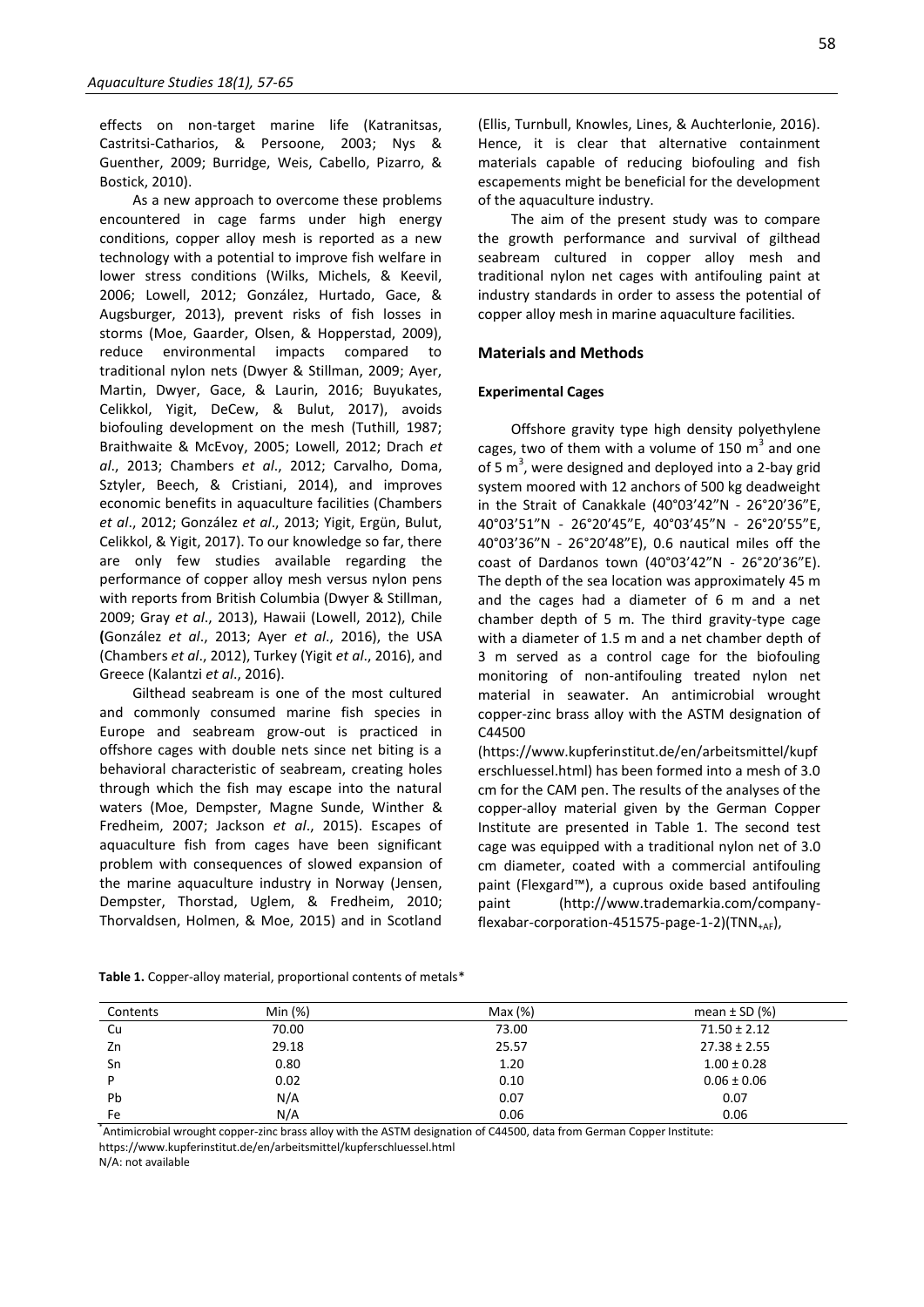whereas the control cage was also fitted with a traditional nylon net of 3 cm diameter but without any antifouling treatment (TNN<sub>-AF</sub>).

#### **Experimental Fish and Feeding**

A total of 2000 hatchery-reared gilthead seabream, obtained from a commercial marine hatchery (Pinar Marine Fish Hatchery, Izmir-Turkey), were transported to Dardanos Marine Aquaculture Research and Development Center of the Faculty of Marine Science and Technology at Canakkale Onsekiz Mart University (COMU) in Canakkale, Turkey (40°04'37"N - 26°21'39"E). After an acclimation period of one month, two of the 150  $m^3$  volume cages were stocked with 500 randomly selected seabream. The third cage with non-antifouling treated nylon net was stocked with 20 randomly selected seabream. Initial biomass in each of the experimental cage was arranged as 0.4 kg/m<sup>3</sup> stocking rate. Experimental fish were fed twice a day and fish behavior in cages was monitored during the adaptation period of one month and throughout the study. Well-adapted fish in each cage environment were weighed (initial mean weights; 120.5±21.6, 122.3±26.1 and 123.8±25.4 g for the CAM,  $TNN_{+AF}$  and  $TNN_{-AF}$  cages, respectively) and the feeding trial was initiated. During the feeding trial, fish were hand-fed two times a day at 09:00 and 17:00 for a period of 7 months (210 days) with a commercial seabream diet (42% protein, 24% lipid, 14% nitrogen free extract, 21.8 kJ/g diet gross energy). Feed intake data were recorded daily and used for evaluations of growth performance and feed utilization of fish in different net materials. Feeding activity was carefully monitored to ensure an even distribution of the feed to all fish in the cage.

#### **Water Quality and Analytical Methods**

Water quality parameters such as temperature, salinity, dissolved oxygen (DO), and pH in the three experimental cages were measured at 2 m depth from surface every three days during the course of the study using YSI 6600 MPS multi-parameter analyses device. Nitrite+nitrate  $(NO<sub>2</sub><sup>+</sup>NO<sub>3</sub>)$ , and ammonia  $(NH_4)$  was performed by spectrophotometric determination according to Strickland and Parsons (1972). Analysis for soluble reactive phosphate  $(PO<sub>4</sub>)$  was conducted spectrophotometrically according to Parsons, Maita, and Lalli (1984).

#### **Statistical Analyses**

Growth data were expressed as mean±SD and statistical significance (P<0.05) were evaluated by one-way ANOVA with the SPSS 17.0 software package. Prior to analyses, Kolmogorov-Smirnov normality test and Levene's test were used to present normality and homogeneity of variance of the data, respectively.

#### **Results**

During the 7 months of study period, water temperature measured at 2 m depth ranged between 11.4 and 24.6 °C, and salinity between 22.20 and 32.30 ‰. The pH values were almost constant during the course of the study and ranged between 8.02 and 8.35. Ammonia, nitrite+nitrate, and phosphate in the experimental research site were recorded between 0.0003 and 0.05 mg/L, 0.0001 and 0.04 mg/L, and 0.0091 and 0.63 mg/L, respectively. Dissolved oxygen (DO), measured periodically at 2 m depth in all three cage environments, changed among the experimental cage environments, ranging between 7.05 and 10.82 mg/L, with the highest DO of 8.9  $\pm$  1.9 mg/L in the CAM cage, which was followed by the TNN<sub>+AF</sub> (8.1  $\pm$ 1.0 mg/L) and the TNN<sub>-AF</sub> cages (7.97  $\pm$  0.9 mg/L), respectively (Table 2).

Despite the feeding trial was conducted for 210 days, the recorded actual feeding days were 130, since the experimental site experienced around 10 storms during the course of the study, and feeding was interspaced for 6-8 days during stormy sea conditions. Survival rates of fish in all three cage environments were over 85%, indicating that cage environment did not affect mortality. Experimental fish grown in the CAM cage demonstrated better performance in terms of individual wet weight gain (223.4 g) over the traditional nylon mesh cages with or without antifouling coats (TNN<sub>+AF</sub>, 204.3 g; TNN<sub>-AF</sub>, 178.7 g). The relative wet weight gain (RWWG) of fish grown in the CAM and the  $TNN_{+AF}$  pens were about 25% and 15% higher compared to those grown in the TNN–AF cage (Figure 1). Similarly, better SGRs were found for fish grown in the CAM and  $TNN_{+AF}$  cages with about 16% and 10% higher relative specific growth rates, respectievly over those cultured in the TNN–AF pen (Figure 2). The feed conversion rates (FCRs) followed a similar trend, with the best FCR (1.48) in the CAM pen, followed by the TNN $_{+AF}$  (1.69) and TNN–AF (2.09) cages, respectively (Table 3).

#### **Discussions**

At the end of the feeding trial for a period of 7 months, SGRs in the present study (0.43-0.50% per day) fall in the range (0.32-1.04% per day) of earlier reports (Korkut & Balkı, 2004) for gilthead seabream in commercial cage farms using antifouling-coated nylon nets in the Aegean Sea. Similarly, our findings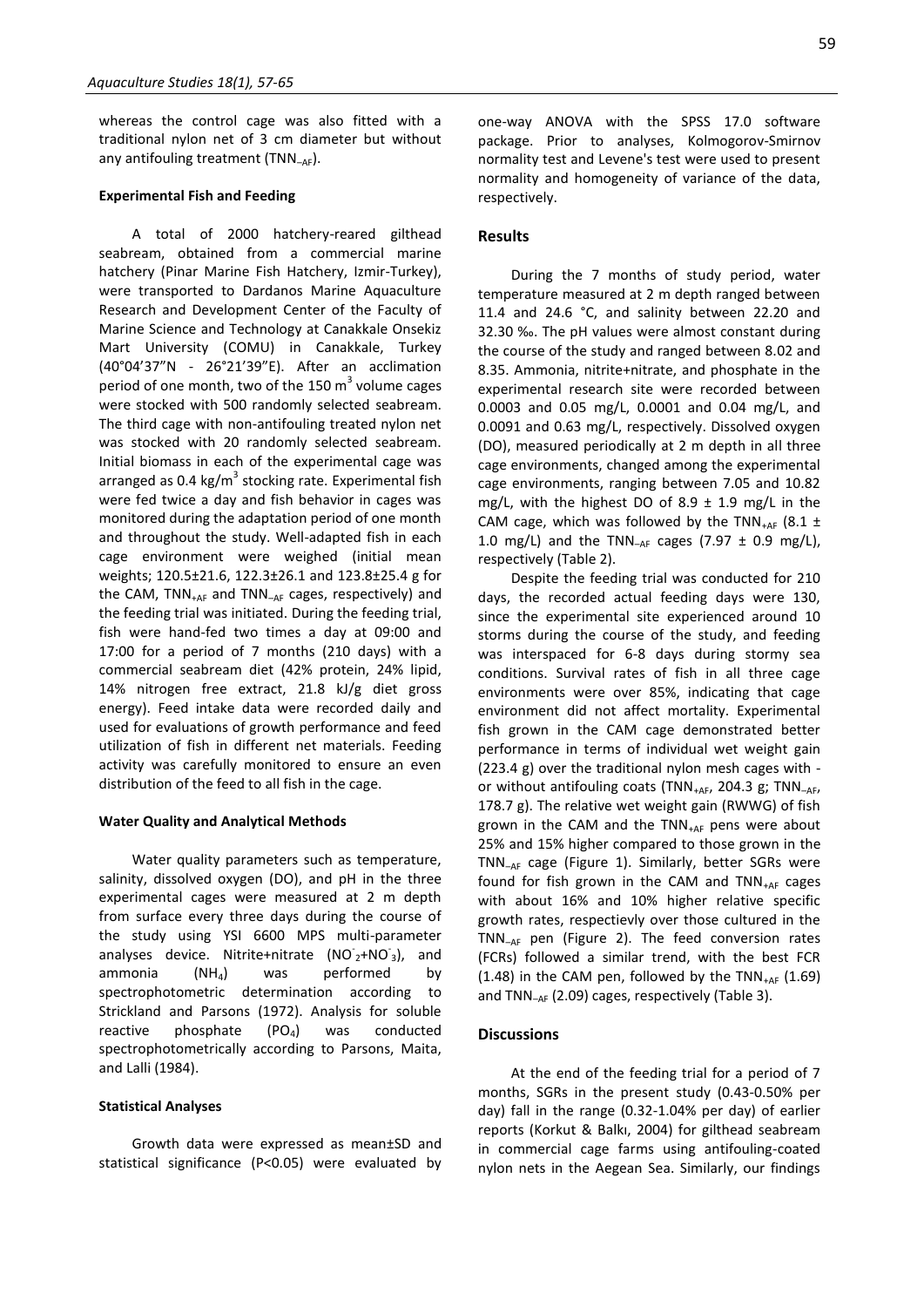**Table 2.** Water quality parameters measured during the course of the study

| Parameter                     | Unit | $TNN_{\neg\mathtt{AF}}$ | $TNN_{+AF}$     | <b>CAM</b>      |
|-------------------------------|------|-------------------------|-----------------|-----------------|
| Oxygen $(O_2)$                | mg/L | $7.97 \pm 0.9$          | $8.1 \pm 1.0$   | $8.9 \pm 1.9$   |
| рH                            |      | $8.20 \pm 0.21$         | $8.15 \pm 0.18$ | $8.18 \pm 0.15$ |
| Temperature                   | °C   | $18.1 \pm 6.5$          | $18.3 \pm 6.6$  | $18.2 \pm 6.9$  |
| Salinity                      | %    | $28.0 \pm 6.4$          | $27.4 \pm 5.7$  | $27.8 \pm 6.1$  |
| Ammonia (NH <sub>4</sub> )    | mg/L | $0.0005 - 0.05$         | $0.0003 - 0.05$ | $0.0003 - 0.04$ |
| Nitrite+Nitrate $(NO2 + NO3)$ | mg/L | $0.0003 - 0.03$         | $0.0001 - 0.04$ | $0.0002 - 0.03$ |
| Phosphate $(POA)$             | mg/L | 0.0109-0.44             | 0.0121-0.38     | 0.0091-0.63     |

TNN<sub>-AF</sub> (control group): traditional nylon net, no antifouling treatment; TNN<sub>+AF</sub>: traditional nylon net, antifouling painted; CAM: copper alloy mesh



Figure 1. Individual wet weight gain of gilthead seabream in antifouling treated (TNN<sub>+AF</sub>) and copper alloy mesh (CAM) pens (a) and WWG relative to the control group with non-antifouling treated polymer net  $(TNN_{-AF})$  (b). Wet weight gain (WWG,  $g$ ) = final weight – initial weight Relative WWG (RWWG) = WWG x 100 / WWG

for the FCRs (1.48-2.09) were in agreement and comparable with previous studies on seabream cultured in commercial nylon mesh systems (0.91- 3.06, Korkut & Balkı, 2004; 1.14-3.73, Taher, 2007). In contrast, lower FCRs (1.1-1.2) were reported for gilthead seabream in recirculating aquaculture systems (Bischoff, Kube, Wecker, & Waller, 2005). In

the present study, the offshore research site experienced around 10 heavy storms during the course of the study hence the feeding activity was weather-dependent. Thus, feeding was withheld for about a week during heavy storms, and the number of actual feeding days was determined as 130 out of the total period of 7 months (210 days) in the present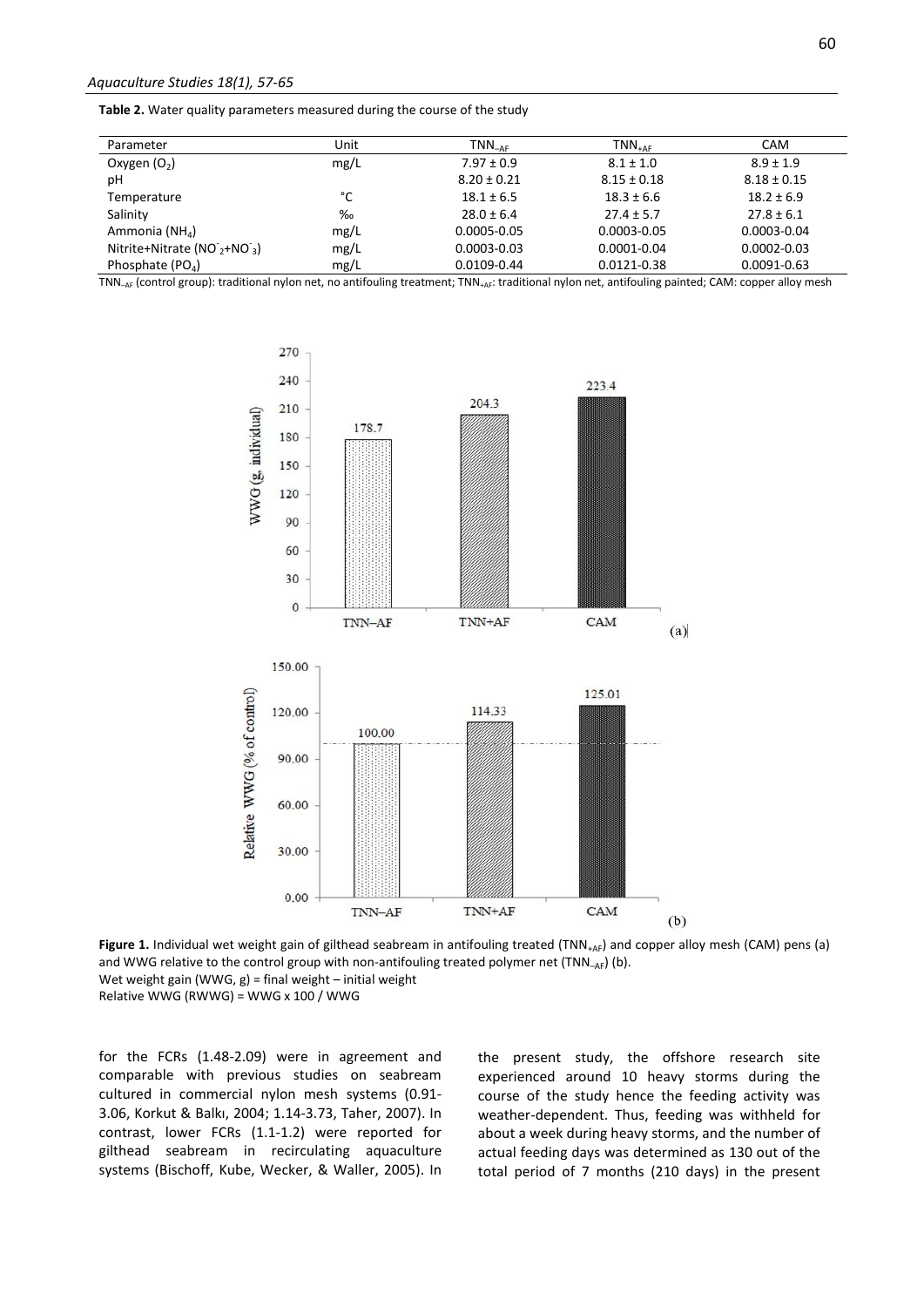

Figure 2. Specific growth rates of gilthead seabream in antifouling treated (TNN<sub>+AF</sub>) and copper alloy mesh (CAM) pens (a) and SGR relative to the control group with non-antifouling treated polymer net  $(TNN_{AF})$  (b). <code>Specific</code> growth rate (SGR, % growth/day) = ((lnW $_{\sf final}$ –InW $_{\sf initial}$ )/(t $_{\sf 2}$ -t $_{\sf 1}$ ) x 100 Relative SGR (RSGR) = SGR x 100 / SGR

**Table 3.** Growth performance and feed utilization of gilthead seabream reared in two different nettings for 7 months. Values (means ± SD) with no superscripts in the same line are not significant different at 5% level

| Net Types – Culture Environments |                  |                  |                  |  |  |
|----------------------------------|------------------|------------------|------------------|--|--|
|                                  | $TNN_{-AF}$      | $TNN_{+AF}$      | <b>CAM</b>       |  |  |
| IBW(g)                           | $123.8 \pm 25.4$ | $122.3 \pm 26.1$ | $120.5 \pm 21.6$ |  |  |
| FBW(g)                           | $302.5 \pm 19.4$ | 326.6±30.5       | 343.9±63.9       |  |  |
| RGR (%)                          | 144.4            | 167.1            | 185.4            |  |  |
| <b>FCR</b>                       | 2.09             | 1.69             | 1.48             |  |  |
| SR (%)                           | 85               | 87               | 90               |  |  |

TNN<sub>-AF</sub> (control group): traditional nylon net, no antifouling treatment; TNN<sub>+AF</sub>: traditional nylon net, antifouling painted; CAM: copper alloy mesh; IBW: initial body weight; FBW: final body weight

Relative growth rate (RGR) = (final weight–initial weight/initial weight) x 100

Feed conversion rate (FCR) = feed intake (g) / weight gain (g)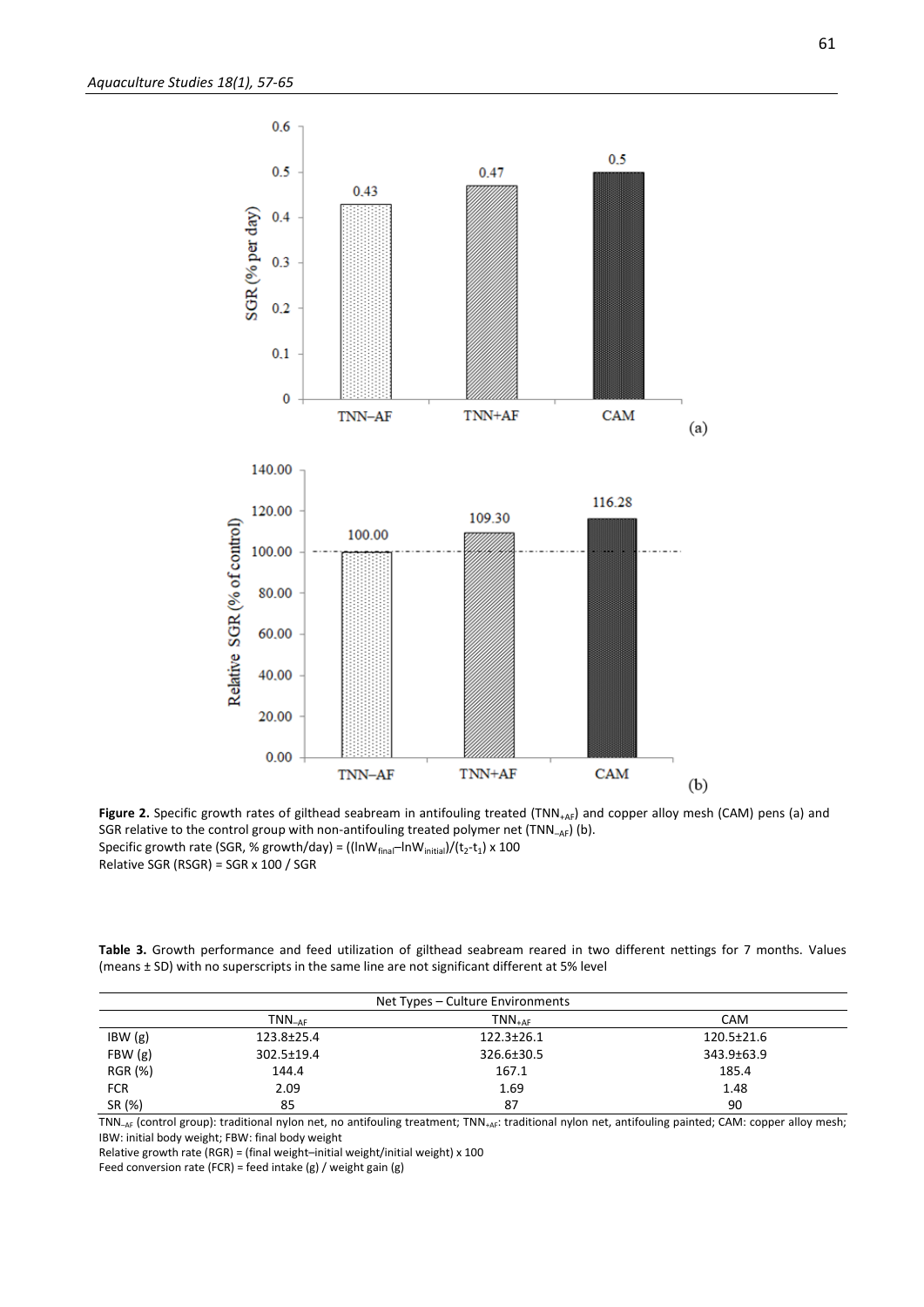study. It is well known that rearing conditions such as water temperature, dissolved oxygen, salinity, or fish stocking densities or feeding methods affect growth performance and feed utilization. This was also confirmed by Taher (2007), who reported that feed utilization appeared to be affected by the culture conditions in their study on gilthead seabream in gravity type cages.

In the present study, gilthead seabream grown to market size in the CAM cage reached higher final weight at harvest and demonstrated a better performance and feed utilization than those in the traditional nylon net pens either with -or without antifouling coats. This might be attributed to the biofouling-free mesh environment compared to the traditional nylon nettings with heavy biofouling development over time. Our findings regarding better growth of gilthead seabream in CAM versus nylon nettings was also supported in earliers reports on farmed fish (Fitridge *et al*., 2012; Gonzalez *et al*., 2013; Ayer *et al*., 2016). In contrast, Chambers *et al*. (2012) did not find significant differences in growth, survival, or feed efficiency in Atlantic cod (*Gadus morhua*) cultured in copper or nylon nettings, however the authors reported significantly more biofouling development on nylon nets with antifouling coats than the copper nets.

Underwater monitoring of cage net panels during the course of the study, showed that biofouling development on the nylon net without antifouling treatment was visible after two month of seawater deployment, whereas the surface of the nylon net with antifouling treatment remained clean for about four months, while thereafter underwent a reduction in the effective mesh size, restricting water exchange, a possible reason for the lower oxygen concentration in the non-antifouling treated nylon net. Findings from earlier reports pointed out that, antifouling paints may prevent biofouling on the nets for about six to eight months (Braithwaite *et al*., 2007; Bloecher *et al*., 2013; Castritsi-Catharios *et al*., 2015). The faster depletion of antifouling coating from the nylon net (4 month) compared to previous reports (6 to 8 month) could be atributed to the strong currents (0.22-2.32 m/s) recorded in our earlier studies (Tarhan *et al*., 2013; Buyukates *et al*., 2017) in the experimental site of Canakkale Strait, Turkey. Eventhough not significant, slightly higher  $O<sub>2</sub>$  levels were recorded in the CAM cage environment (8.9  $\pm$ 1.9 mg/L DO), compared to the nylon nylon nets either with (8.1  $\pm$  1.0 mg/L DO) or without antifouling treatment (7.97  $\pm$  0.9 mg/L DO), might be attributed to improved water exchange in the biofouling-free cage environment. In agreement to our findings in the present study, earlier reports pointed to a reduced water flow through the cage systems in fouled fish nets leading to depressed dissolved oxygen concentrations inside the pens, affecting fish welfare due to a possibly increased stress environment (Brooks & Mahnken, 2003; Braithwaite & McEvoy, 2005; Lader, Dempster, Fredheim, & Jensen, 2008; Nys & Guenther, 2009; Fitridge *et al*., 2012; Berillis, Mente, & Kormas, 2017). Apart from these findings, it is likely that the biofouling-free environment in the CAM pen with higher dissolved oxygen levels might have improved fish welfare by facilitating a reducedstress environment with cleaner and more sanitary culture conditions, induced better utilization of diets for growth instead of stress accommodation over the traditional nylon pens as also reported by Braithwaite *et al*. (2007), Fitridge *et al*. (2012). In an earlier study, Gonzalez *et al*. (2013) indicated that CAM pens may not have direct influence on the amount of the feed used, however it may have an indirect effect through improving the culture environment that may enhance fish health and fish growth, instead of diverting some of the energy or nutrients from feed intake for stress responses by fish. These indirect influences may differ among locations due to factors known to affect fish growth, such as water temperature, feeding management, or fish species (Handeland, Bjornsson, Arnesen, & Stefansson, 2003). Furthermore, the one grow-out cycle may not be sufficient to measure changes in these particular performance characteristics and biofouling development on the nylon mesh can become more difficult to handle after multiple grow-out periods than it is over the course of one grow-out cycle (Ayer *et al*. 2016).

Antifouling paints are commonly used in cage farms for the prevention of biofouling on nylon fish nets. The use of antifouling paints began in marine transportation industy, as well as oil and gas industries to control biofouling on surfaces of the materials used in marine environment (Yebra, Kiil, & Dam-Johansen, 2004; Nys & Guenther, 2009; Dürr & Watson, 2010). In cage aquaculture, it is a common approach to paint the fish nets by antifouling coats in order to limite biofouling development and maintain healthy culture environment in the traditional nylon net cage systems. However, biocidal compounds such as heavy metals and organic biocides may leach from these paints onto the surface, providing a thin layer preventing the onset of biofouling organisms but these chemicals are reported as hazardous to nontarget marine live as well, with detrimental effects on the survival and growth of shellfish (Paul & Davies, 1986) and fish species (Short & Thrower, 1986; Bruno & Ellis, 1988). It is also reported that antifouling paints in nylon mesh pens may cause 50% increased potential of marine ecotoxicity impacts compared to the CAM systems (Ayer *et al*., 2016). Furthermore, copper used in antifouling paints is lost permanently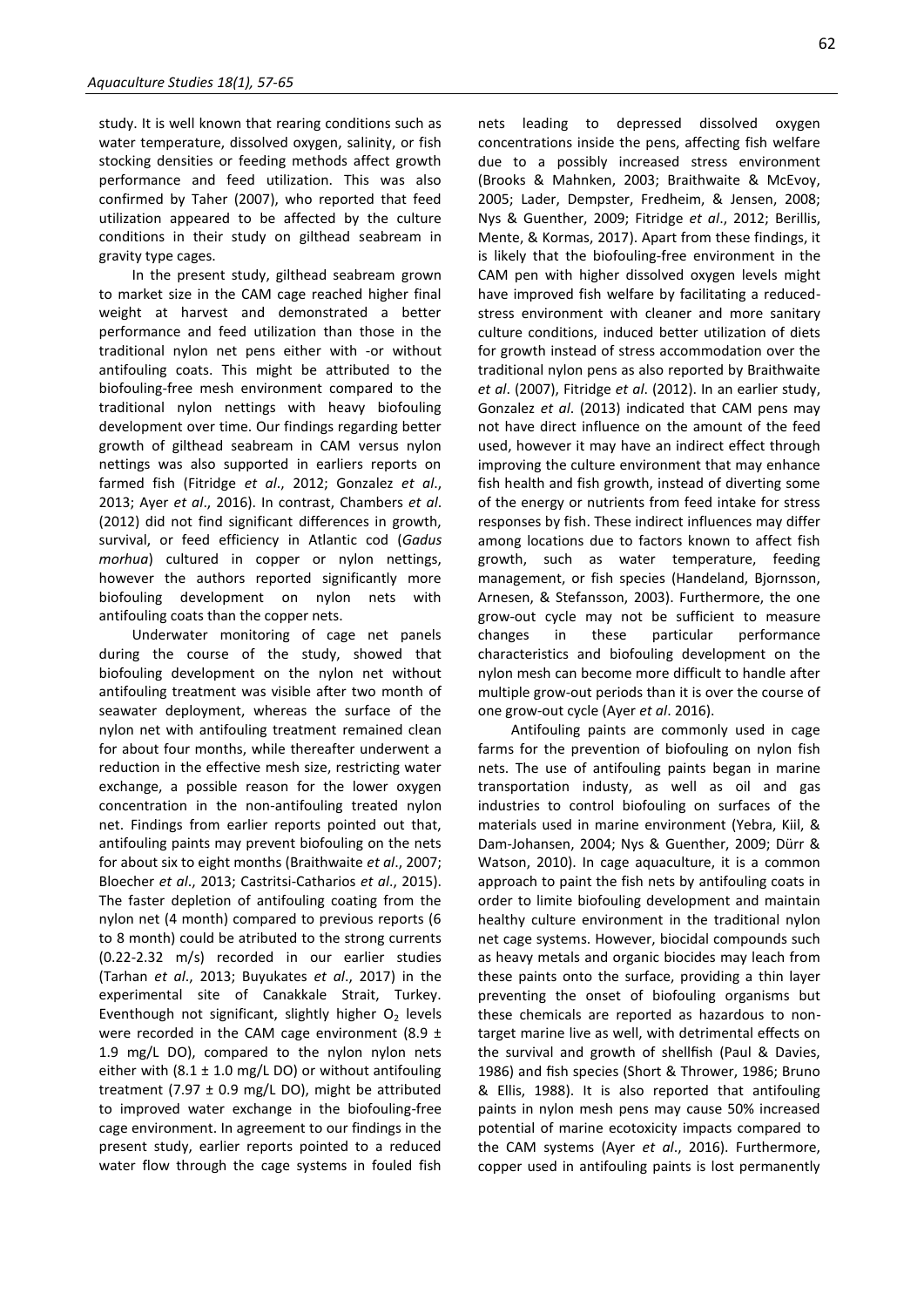by leaching into the marine ecosystem, while in contrast more then 98% of the copper used in the CAM nets may be reused at the end of the effective life of 3 to 4 years of grow-out cycles with high recyclability (Chambers *et al*., 2012; Ayer *et al*., 2016). These characteristics of copper to reuse can be considered as a dominant benefit for the sustainability of the material and environmentfriendly marine farm activities.

Hence, the control of biofouling development on fish nets still remains a major concern with fish farming and one of the most challenging issues increasing production costs for cage aquaculture industry in the world. Concerns regarding initial investment costs discourage fish farmers from using new technologies such as copper alloy mesh pens. However, it was reported that the cost of 2 cm mesh nylon net, coated with Flexgard is around \$16.87/ $m<sup>2</sup>$ compared to a copper alloy mesh with 2.4 cm of \$39.69/m<sup>2</sup> (Chamber *et al*., 2012). Eventhough there is an initial cost differences, copper alloy mesh may perform economically benefitial in long term use, by decreasing operational costs such as net cleaning, repair or replacement with new mesh (Chamber *et al*., 2012; Yigit *et al*., 2017). Additionally, the better growth of fish and improved fish welfare in a less sressful environment may increase fish quality for a better product in the market. Further studies are encouraged to evaluate copper leaching into the environment over time and their effects on marine life around and under the cage farms, as well as toxic effects on fish tissues and human health risks when consuming these fish.

Additionally, the stability or the volumetric integrity of the cage volume in exposed sea conditions is another important factor for benefits to production. Turnbull, Bell, Adams, Bron, & Huntingford (2005) reported that any deformation on the net affects productivity and fish welfare, because reduced cage volume delimits swimming environment of the fish and mitigates water flow rates, which then force an increase of biomass density in the cage. Hence, in the CAM pens, a minimal reduction in cage volume can be expected due to lower drag forces and improved durability of the cages in highly exposed offshore sea conditions as also reported by Tsukrov, Drach, DeCew, Swift, & Celikkol (2011) and González *et al*. (2013). Further, Swift *et al*. (2006) and Lader *et al*. (2008) investigated the hydrodynamic characteristics of nylon nets in floating cages and found net panel deformations due to drag forces at different current speeds. In the present study, underwater monitoring of cage volume integrity was performed by SCUBA diving and net panel deformation in terms of shrinking cage volume and increased fish densities were observed in strong currents due to aggregation

of the fish in a narrow area inside the shrunken pens. This might have influenced fish welfare due to the decreased cage volume, as also described by Swift *et al*. (2006), Lader *et al*. (2008), and Chambers *et al*. (2012).

As a result of this study, gilthead seabream showed a better performance in copper alloy mesh pens over their representatives in the traditional nylon net cages, leading to a conclusion that copper alloy mesh could be a promising solution to combat problems arising from biofouling development in marine fish farms and limitate the use of antifouling paints in order to prevent their hazardous effects on marine life, which obviously may support the sustainable growth of an environment-friendly aquaculture industry.

#### **Acknowledgements**

International Copper Association (New York-USA) is acknowledged for the financial support with the project fund entitled "ICA-TEK Project No: 1049- 20, Canakkale". Legal and ethical standards for welfare of animals have been followed during the process of farming, handling, and during live transportation of the fish. We would like to thank Hal Stillman (Global Initiative Leader for Technology Transfer at International Copper Association, ICA-USA) and Langley Gace (President of InnovaSea Systems, Inc. USA) for technical advices throughout the study. The authors acknowledge Port of Canakkale (Kepez-Turkey) for logistic support during cage construction and mooring system deployment.

#### **References**

- Ayer, N., Martin, S., Dwyer, R. L., Gace, L., & Laurin, L. (2016). Environmental performance of copper-alloy net-pens: life cycle assessment of Atlantic salmon grow-out in copper-alloy and nylon net-pens. *Aquaculture, 453*, 93-103.
- [https://dx.doi.org/10.1016/j.aquaculture.2015.11.028](https://doi.org/10.1016/j.aquaculture.2015.11.028) Berillis, P., Mente, E., & Kormas, K. A. (2017). The use of copper alloy in aquaculture fish net pens: mechanical,
- economic and environmental advantages. *Journal of FisheriesSciences.com, 11*(4), 1-3. Bischoff, A. A., Kube, N., Wecker, B., & Waller, U. (2005).
- Steps towards closed systems for the production of marine organisms. Marine Artificial Recirculated Ecosystem. Retrieved from https://core.ac.uk/display/11899293.
- Bloecher, N., Olsen, Y., & Guenther, J. (2013). Variability of biofouling communities on fish cage nets: A 1-year field study at a Norwegian salmon farm. *Aquaculture, 416-417*, 302-309.

[https://dx.doi.org/10.1016/j.aquaculture.2013.09.025](https://doi.org/10.1016/j.aquaculture.2013.09.025)

Braithwaite, R. A., & McEvoy, L. A. (2005). Marine biofouling on fish farms and its remediation. *Advances in*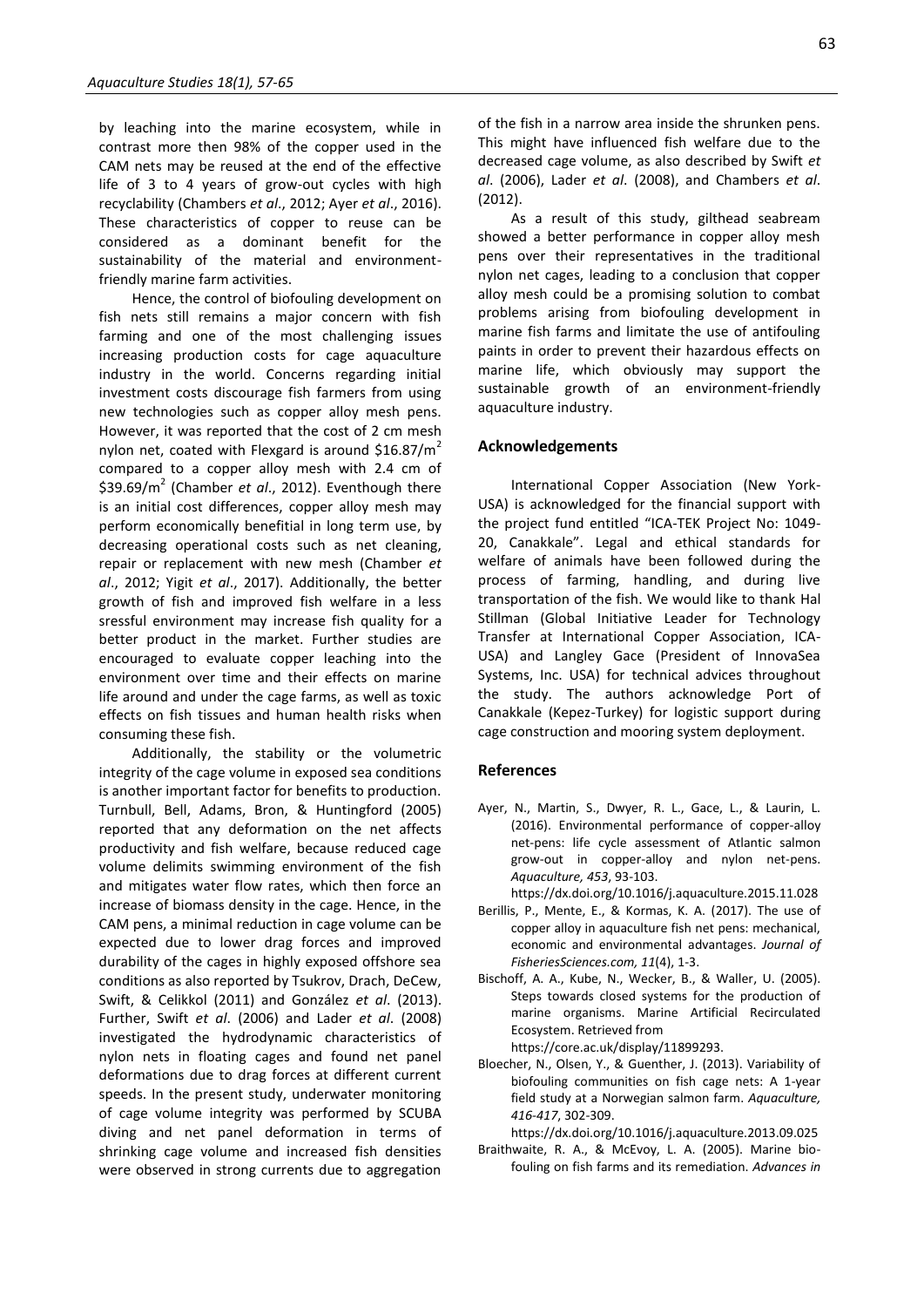*Marine Biology, 47*, 215-252.

[https://dx.doi.org/10.1016/S0065-2881\(04\)47003-5](https://doi.org/10.1016/S0065-2881(04)47003-5)

Braithwaite, R. A., Carrascosa, M. C. C., & McEvoy, L. A. (2007). Biofouling of salmon cage netting and the efficacy of a typical copper-based antifoulant. *Aquaculture 262*, 219-226.

[https://dx.doi.org/10.1016/j.aquaculture.2006.11.027](https://doi.org/10.1016/j.aquaculture.2006.11.027)

Brooks, K. M., & Mahnken, C. V. W. (2003). Interactions of Atlantic salmon in the Pacific Northwest environment III. Accumulation of zinc and copper. *Fisheries Research, 62*, 295-305.

[https://dx.doi.org/10.1016/S0165-7836\(03\)00064-X](https://doi.org/10.1016/S0165-7836(03)00064-X)

- Bruno, D. W., & Ellis, A. E. (1988). Histopathological effects in Atlantic salmon, *Salmo salar* L., attributed to the use of tributyltin antifoulant. *Aquaculture, 72,* 15–20. [https://dx.doi.org/10.1016/0044-8486\(88\)90142-1](https://doi.org/10.1016/0044-8486(88)90142-1)
- Burridge, L., Weis, J. S., Cabello, F., Pizarro, J., & Bostick, K. (2010). Chemical use in salmon aquaculture: a review of current practices and possible environmental effects. *Aquaculture, 306*, 7-23.

[https://dx.doi.org/10.1016/j.aquaculture.2010.05.020](https://doi.org/10.1016/j.aquaculture.2010.05.020)

Buyukates, Y., Celikkol, B., Yigit, M., DeCew, J., & Bulut, M. (2017). Environmental monitoring around an offshore fish farm with copper alloy mesh pens in the Northern Aegean Sea. *American Journal of Environmental Protection, 6*(2), 50-61.

https://dx.doi.org/ 10.11648/j.ajep.20170602.13

Carvalho, M. L., Doma, J., Sztyler, M., Beech, I., & Cristiani, P. (2014). The study of marine corrosion of copper alloys in chlorinated condenser cooling circuits: the role of microbiological components. *Bioelectrochemistry, 97*, 2-6.

[https://dx.doi.org/10.1016/j.bioelechem.2013.12.005](https://doi.org/10.1016/j.bioelechem.2013.12.005)

- Castritsi-Catharios, J., Neofitou, N., & Vorloou, A. A. (2015). Comparison of heavy metal concentrations in fish samples from three fish farms (Eastern Mediterranean) utilizing antifouling paints. *Toxicololgy and Environmental Chemistry, 97*, 116-123. [https://dx.doi.org/10.1080/02772248.2014.943226](https://doi.org/10.1080/02772248.2014.943226)
- Chambers, M., Bunker, J., Watson, III. W., & Howell, W. H. (2012). Comparative growth and survival of juvenile Atlantic cod (*Gadus morhua*) cultured in copper and nylon net pens. *Journal of Aquaculture Research and Development, 3*(5), 137.
	- https://dx.doi.org/10.4172/ 2155-9546.1000137
- Drach, A., Tsukrov, I., DeCew, J., Aufrecht, J., Grohbauer, A., & Hofmann, U. (2013). Field studies of corrosion behaviour of copper alloys in natural seawater. *Corrosion Science, 76*, 453-464. [https://dx.doi.org/10.1016/j.corsci.2013.07.019](https://doi.org/10.1016/j.corsci.2013.07.019)
- Dürr, S., & Watson, D. I. (2010). Biofouling and antifouling in aquaculture. In Dürr, S., Thomason, J.C., (Eds.), *Biofouling* (pp. 267–287). Oxford UK, Wiley-Blackwell.
- Dwyer, R. L., & Stillman, H. (2009). Environmental performance of copper alloy mesh in marine fish farming: The case for using solid copper alloy mesh. EcoSea Innovation in Aquaculture. Retrieved from http://www.ecosea.cl/pdfs/Environmental\_Performa nce of Copper Alloys in Aquaculture v5.pdf
- Ellis, T., Turnbull, J. F., Knowles, T. G., Lines, J. A., & Auchterlonie, N. A. (2016). Trends during development of Scottish salmon farming: An example

of sustainable intensification? *Aquaculture, 458*, 82– 99.

[https://dx.doi.org/10.1016/j.aquaculture.2016.02.012](https://doi.org/10.1016/j.aquaculture.2016.02.012)

- Fitridge, I., Dempster, T., Guenther, J., & de Nys, R. (2012). The impact and control of biofouling in marine aquaculture: a review. Biofouling: *Journal of Bioadhesion and Biofilm Research, 28*, 649-669. [https://dx.doi.org/10.1080/08927014.2012.700478](https://doi.org/10.1080/08927014.2012.700478)
- González, E. P., Hurtado, C. F., Gace, L., & Augsburger, A. (2013). Economic impacts of using copper alloy mesh in trout aquaculture: Chilean example. *Aquaculture Economics and Management, 17*, 71-86. [https://dx.doi.org/10.1080/13657305.2013.747227](https://doi.org/10.1080/13657305.2013.747227)
- Gray, H.E., Gace, L., Dwyer, R.L., Santore, R.C., McGeer, J., Smith, D.S. (2013). Field testing of copper alloy cages in British Columbia: comparison of measured copper to ambient water quality criteria. Retrieved from http://www.cuaquaculture.org/wpcontent/uploads/2013/06/AC-2013-Presentation-w-Legends.pdf
- Handeland, S. O., Bjornsson, A. M., Arnesen, A. M., & Stefansson, S. O. (2003). Seawater adaptation and growth of post-smolt Atlantic salmon (*Salmo salar*) of wild and farmed strains. *Aquaculture, 220*(1-4), 367– 384.

[https://dx.doi.org/10.1016/S0044-8486\(02\)00508-2](https://doi.org/10.1016/S0044-8486(02)00508-2)

- Hodson, S., Lewis, T., & Burke, C. (1997). Biofouling of fishcage netting: efficacy and problems of in situ cleaning. *Aquaculture, 152*, 77–90. [https://dx.doi.org/10.1016/S0044-8486\(97\)00007-0](https://doi.org/10.1016/S0044-8486(97)00007-0)
- Jackson, D., Drumma, A., McEvoy, S., Jensen, Ø., Mendiola, D., Gabiña, G., Borg, J. A., Papageorgiou, N., Karakassis, Y., & Black, K. D. (2015). A pan-European valuation of the extent, causes and cost of escape events from sea cage fish farming. *Aquaculture, 436*, 21–26.
	- [https://dx.doi.org/10.1016/j.aquaculture.2014.10.040](https://doi.org/10.1016/j.aquaculture.2014.10.040)
- Jensen, Ø., Dempster, T., Thorstad, E. B., Uglem, L., & Fredheim, A. (2010). Escapes of fishes from Norwegian sea-cage aquaculture: causes, consequences and prevention. *Aquaculture Environment Interactions, 1*, 71–83. https://dx.doi.org/10.3354/aei00008
- Kalantzi, I., Zeri, C., Catsiki, V.A., Tsangaris, C., Strogyloudi, E., Kaberi, H., Vergopoulos, N., & Tsapakis, M. (2016). Assessment of the use of copper alloy aquaculture nets: Potential impacts on the marine environment and on the farmed fish. *Aquaculture, 465*, 209-222. [https://dx.doi.org/10.1016/j.aquaculture.2016.09.016](https://doi.org/10.1016/j.aquaculture.2016.09.016)
- Katranitsas, A., Castritsi-Catharios, J., & Persoone, G. (2003). The effects of a copper-based antifouling paint on mortality and enzymatic activity of a non-target marine organism. *Marine Pollution Bulletin, 46*, 1491- 1494.

[https://dx.doi.org/10.1016/S0025-326X\(03\)00253-4](https://doi.org/10.1016/S0025-326X(03)00253-4)

Klebert, P., Lader, P., Gansel, L., & Oppedal, F. (2013). Hydrodynamic interactions on net panel and aquaculture fish cages: a review. *Ocean Engineering, 58*, 260–274.

[https://dx.doi.org/10.1016/j.oceaneng.2012.11.006](https://doi.org/10.1016/j.oceaneng.2012.11.006)

Korkut, A.Y., & Balkı, D. (2004). Effects of different feeding rations on growth of gilthead seabream (*Sparus*